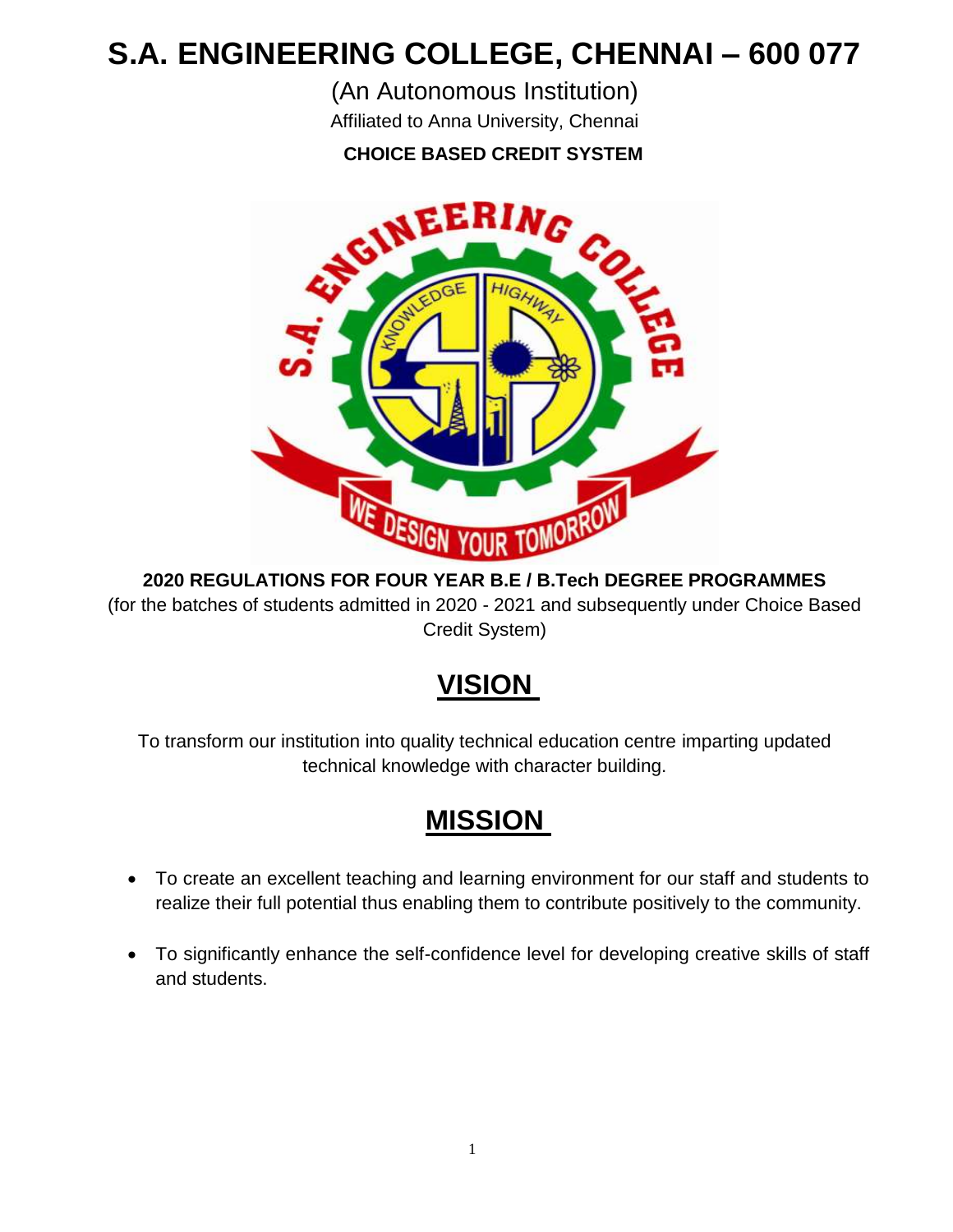**S.A. ENGINEERING COLLEGE, CHENNAI – 600 077**

(An Autonomous Institution) Affiliated to Anna University, Chennai

#### **CHOICE BASED CREDIT SYSTEM**

#### **REGULATIONS 2020 FOR**

#### **FOUR YEAR B.E / B.Tech DEGREE PROGRAMMES**

(for the batches of students admitted in 2020 - 2021 and subsequently under Choice Based Credit System)

The regulations hereunder are effective from the Academic Year 2020-2021 and are applicable to students admitted to S.A.Engineering College(Autonomous), Chennai - 600 077.The regulations hereunder are subject to amendments as may be made by the Academic Council of the College from time to time. Any or all such amendments will be effective from such date and to such batches of students (including those already undergoing the programme) as may be decided by the Academic Council.

#### **1. PRELIMINARY DEFINITIONS AND NOMENCLATURE**

In the following Regulations, unless the context otherwise requires

- i) **"Programme"** means Degree Programme, that is **B.E / B.Tech Degree Programme.**
- ii) **"Branch"** means specialization or discipline of B.E / B.Tech Degree Programme, **like Civil Engineering, Mechanical Engineering etc.**
- iii) **"Course"** means a theory or practical course that is normally studied in a semester, like Chemistry, Physics, etc.
- iv) **"Head of the Institution"** means the Principal of the College.
- v) **"Head of the Department"** means head of the Department concerned.
- vi) **"Controller of Examinations"** means the authority in the college who is responsible for all activities of the Assessment and End Semester Examinations.
- vii) **"University"** means the Affiliating Anna University, Chennai.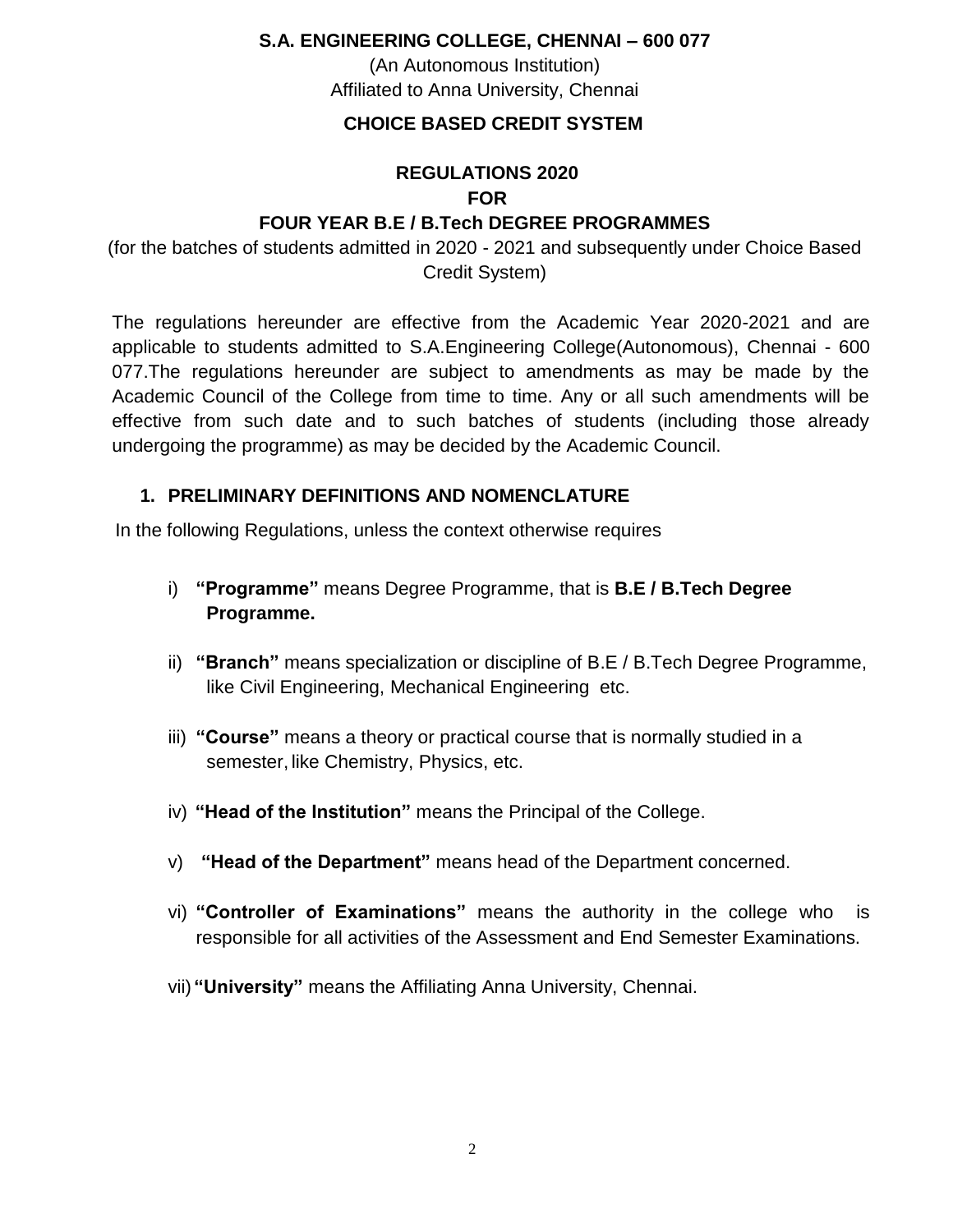#### **2. ADMISSION**

## **2.1 Candidates seeking admission to the FIRST semester of EIGHT semesters B.E. / B.Tech. Degree Programme**:

The candidates should have passed the Higher Secondary Examinations(10+2) of Curriculum (Academic Stream) prescribed by the Government of Tamil Nadu with Mathematics, Physics and Chemistry as three of the four subjects of study or any examination of any other University or authority accepted by the Syndicate of Anna University as equivalent thereto.

**(OR)**

The candidates should have passed the Higher Secondary Examination of Vocational stream (Vocational groups in Engineering / Technology) as prescribed by the Government of Tamil Nadu.

#### **2.2 Lateral entry admission**

(i) The candidates who possess the Diploma in Engineering / Technology awarded by the State Board of Technical Education, Tamilnadu or its equivalent are eligible to apply for Lateral entry admission to the third semester of B.E. / B.Tech. in the branch corresponding to the branch of study.

#### **(OR)**

(ii)The candidates who possess the Degree in Science (B.Sc.,) (10+2+3 stream) with Mathematics as a subject at the B.Sc. Level are eligible to apply for Lateral entry admission to the third semester of B.E. / B.Tech.

Such candidates shall undergo two additional Engineering subject(s) in the **third and fourth semesters** as prescribed by the Curriculum.

#### **3.DURATION OF THE PROGRAMME**

- i) **Minimum Duration:** The programme will extend over a period of four years leading to the Degree of Bachelor of Engineering (B.E) / Bachelor of Technology (B.Tech) of the Anna University. The four academic years will be divided into eight semesters with two semesters per year. Each semester shall normally consist of 90 working days including examination days.
- ii) **Maximum Duration:** The student shall complete all the passing requirements of the B.E / B.Tech degree programme within a maximum period of 8 years (7 years for lateral entry); these periods reckoned from the commencement of the semester to which the student was first admitted to the programme.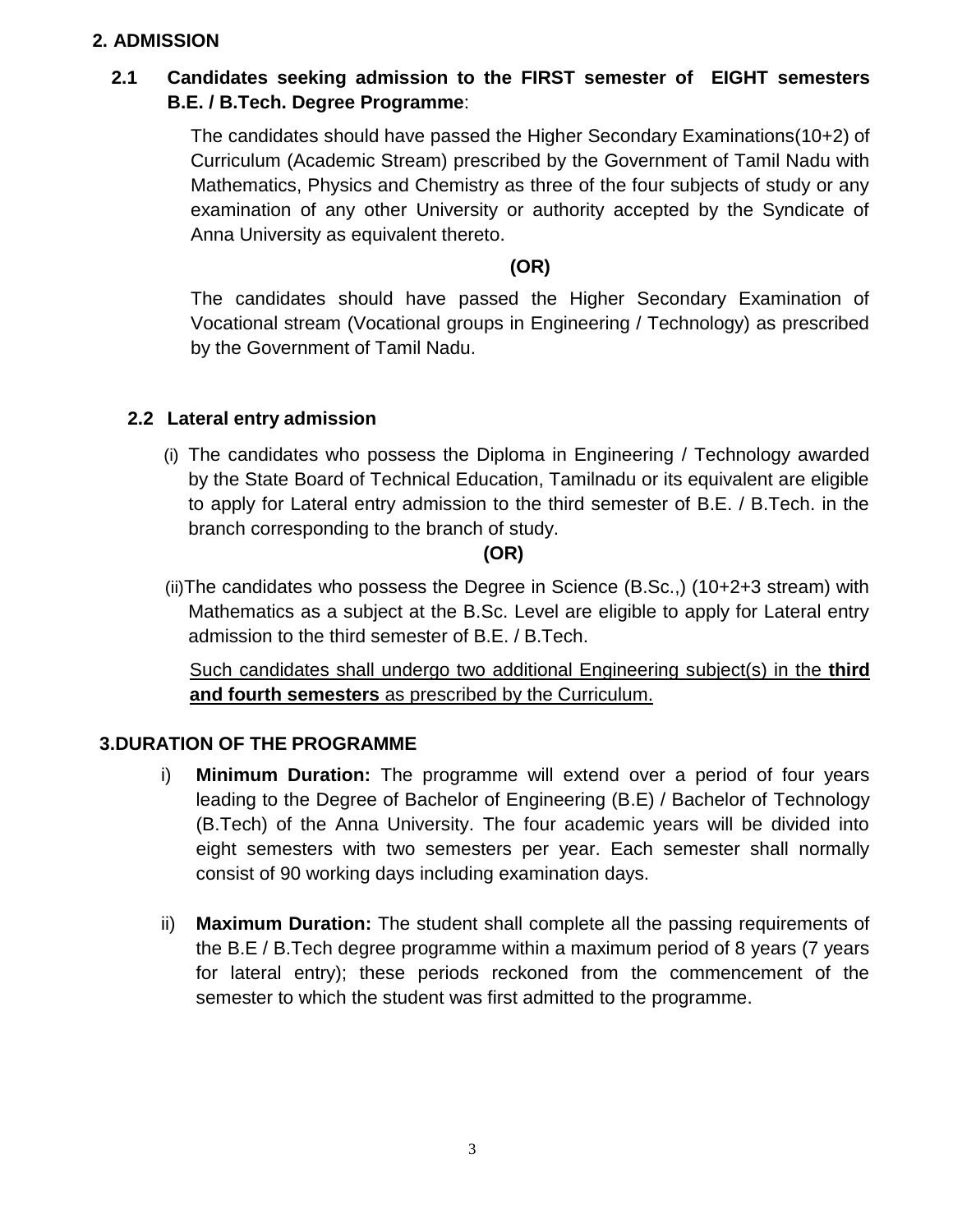#### **4. B.E / B.Tech PROGRAMMES OFFERED**

Candidates shall be admitted to one of the following branches of study and obtain a Degree of B.E / B.Tech of Anna University, Chennai.

| B.E           | <b>Civil Engineering</b>                         |
|---------------|--------------------------------------------------|
| B.E           | <b>Computer Science and Engineering</b>          |
| B.E           | <b>Electronics and Communication Engineering</b> |
| B.E           | <b>Electrical and Electronics Engineering</b>    |
| B.E           | <b>Mechanical Engineering</b>                    |
| <b>B.Tech</b> | <b>Information Technology</b>                    |

#### **5. STRUCTURE OF PROGRAMMES**

The course work of the odd semesters will normally be conducted only in odd semesters and that of the even semesters only in even semesters.

#### **5.1 Categorization of Courses**

Every B.E. / B. Tech. Programme will have a curriculum with syllabi consisting of theory and practical courses that shall be categorized as follows:

- i. **Humanities and Social Sciences (HS)** courses include Technical English, Engineering Ethics and Human Values, Communication skills, Environmental Science and Engineering.
- ii. **Basic Sciences (BS)** courses include Mathematics, Physics, Chemistry, etc.
- iii. **Engineering Sciences (ES)** courses include Engineering practices, Engineering Graphics, Basics of Electrical / Electronics / Mechanical / Computer Engineering, Instrumentation etc.
- iv. **Professional Core (PC)** courses include the core courses relevant to the chosen specialization/branch.
- v. **Professional Elective (PE)** courses include the elective courses relevant to the chosen specialization/ branch.
- vi. **Open Elective (OE)** courses include the courses from other branches or own branch which a student can choose from the list specified in the curriculum of the students admitted to B.E. /B.Tech. Programmes.
- vii. **Employability Enhancement Courses (EEC)** include Project Work and/or Internship, Seminar, Professional Practices, Case Study and Industrial/Practical Training.

#### **5.2 Personality and Character Development**

attend a camp of about six days. The training shall include classes on hygiene and All students shall enroll, on admission, in any one of the personality and character development programmes (NSS/NSO) and undergo training for about 40 hours and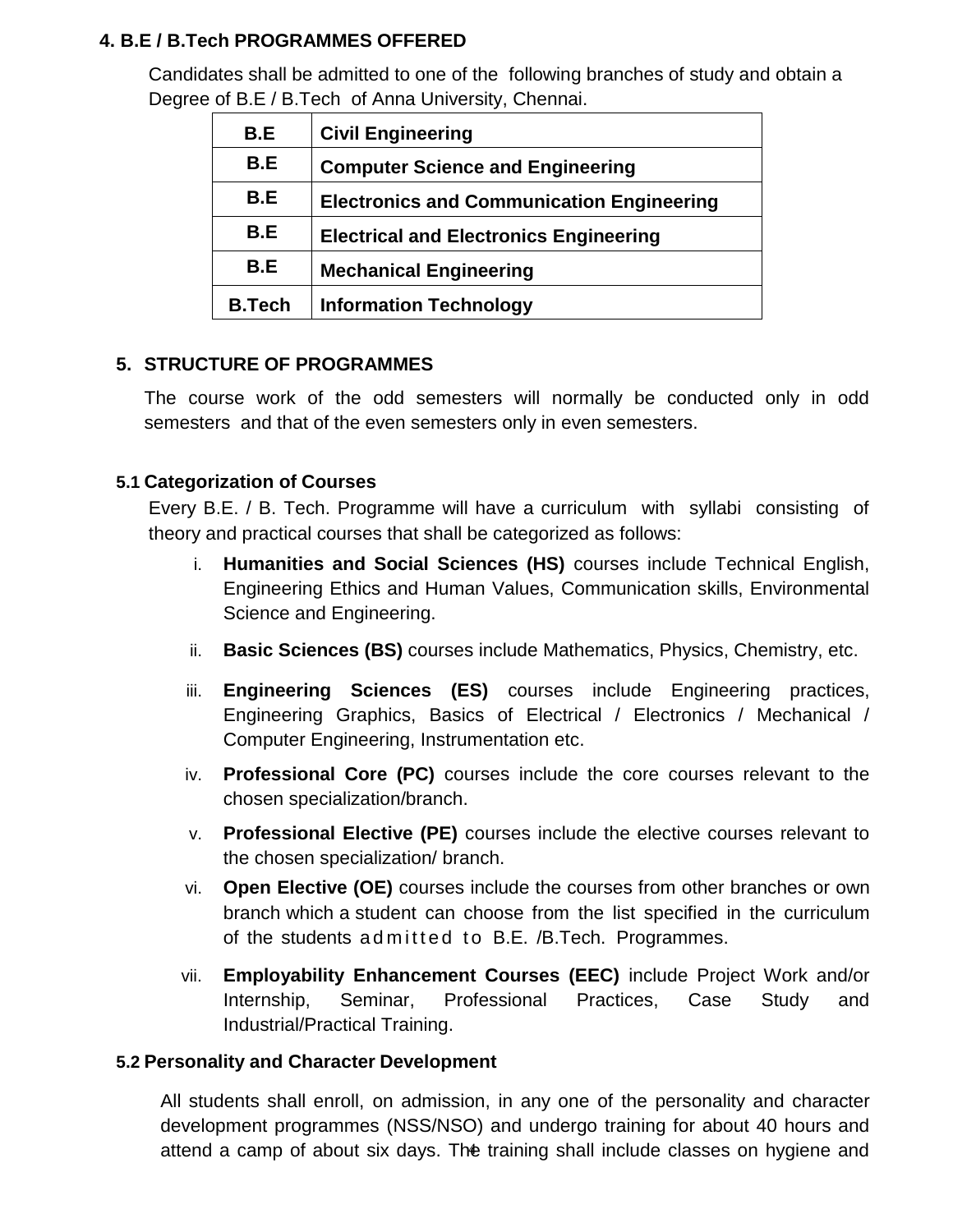health awareness and also training in first-aid etc.

**National Service Scheme (NSS)** will have social service activities in and around the College / Institution.

**National Sports Organization (NSO)** will have sports, Games, Drills and Physical exercises.

#### **5.3 Number of courses per semester**

Each semester curriculum shall normally have a blend of lecture courses not exceeding **7** and Laboratory courses and Employability Enhancement Course(s) not exceeding **4.** However, the total number of courses per semester shall not exceed 10.

#### **5.4 Electives**

Students shall opt for professional elective courses or open elective courses from fifth semester onwards. Open electives are the elective courses offered by a department for students of their own branches and also of other branches and professional electives are courses offered by a department to the students of their own branches only. He/she shall opt for elective courses from the list provided in the curriculum of their department in consultation with the Faculty Advisor/Class Advisor/Head of the Department.

#### **5.5 Credit Assignment**

Each course is assigned certain number of credits based on the following:

| <b>CONTACT PERIOD PER WEEK</b>                                                                      | <b>CREDITS</b> |
|-----------------------------------------------------------------------------------------------------|----------------|
| 1 Lecture Period                                                                                    |                |
| 2 Tutorial Periods                                                                                  |                |
| 2 Laboratory Periods (also for EEC<br>courses like / Seminar / Project<br>Work / Case study / etc.) |                |

#### **5.6Online Courses**

5 Students may be permitted to credit one online course (which are provided with certificate from organization like NPTEL, MOOC, SWAYAM etc.) subject to a maximum of three credits from fifth semester onwards and the same will be included for the calculation of GPA. A committee comprising of subject experts along with Head of the Department shall analyze the quality and need of the course for approval. If approved, a faculty from the department shall be assigned to conduct assessments for continuous evaluation. The details regarding online courses taken up by students should be sent to the Controller of Examinations, one month before the commencement of End Semester Examination. The approved list of online courses will be provided by the Department with the approval of Academic Council from time to time(To offer new online courses).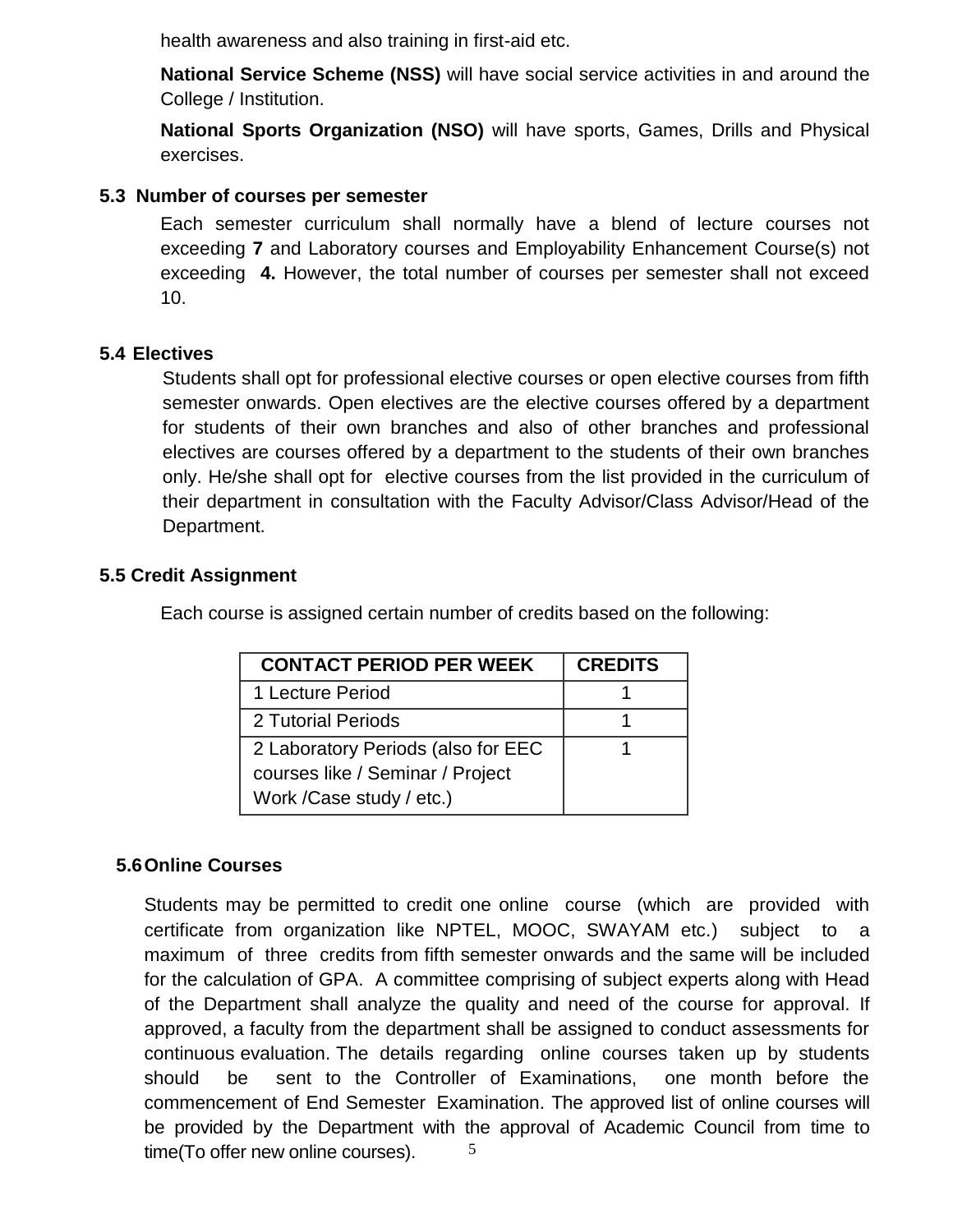#### **5.7 Self Study Courses**

The students with **CGPA of 8.0** and above with no standing arrears upto sixth semester shall opt for maximum of **four self study courses**(Three credits each) during seventh and eighth semester only. No formal lecture periods for self study courses shall be provided. However, the Head of the Department should nominate a faculty for continuous monitoring and evaluation of the students who opted for self study course.

#### **5.8 Value Added Courses**

The Students may optionally undergo Value Added Courses and the credits earned through the Value Added Courses shall be over and above the total credit requirement prescribed in the curriculum for the award of the degree. One / Two credit courses shall be offered by a Department with the prior approval from the Head of the Institution**.** The details of the syllabus, time table and faculty may be sent to the Controller of Examinations after approval from the **Head of the Institution** concerned before the course is offered. **Students can take a maximum of two one credit courses / one two credit course** during the entire duration of the Programme. The credits earned through this shall be over and above the total credit requirements prescribed in the curriculum for the award of the degree and will not be counted for GPA evaluation.

#### **5.9 Industrial Training / Internship**

The students may undergo Industrial training for a minimum period of 3-7 Days and the training has to be undergone continuously for the entire period.

The students may undergo Internship at Research organization / Industry (after due approval from the Principal/Head of the Department) for the period prescribed in the curriculum.

#### **5.10 Industrial Visit**

Every student is required to go for at least one Industrial Visit every year starting from the second year of the Programme. The Heads of Departments shall ensure that necessary arrangements are made in this regard.

#### **5.11 Project Work**

Every student shall be required to undertake a suitable project in industry / research organization / department in consultation with the Head of the Department and the faculty guide and submit the project report thereon at the end of the semesters in which the student registered, on dates announced by the College/Department. The project report shall carry a maximum 30 marks. The project report shall be submitted as per the approved guidelines as given by the college. The viva-voce examination shall carry 40 marks. Marks are awarded to each student of the project group based on the individual performance in the viva-voce examination.

If a candidate fails to submit the project report on or before the specified deadline, he/she is deemed to have failed in the Project Work and shall re-register for the same in a subsequent semester.

#### **5.12 Medium of Instruction**

The medium of instruction is English for all courses, examinations, seminar presentations and project / thesis / dissertation reports.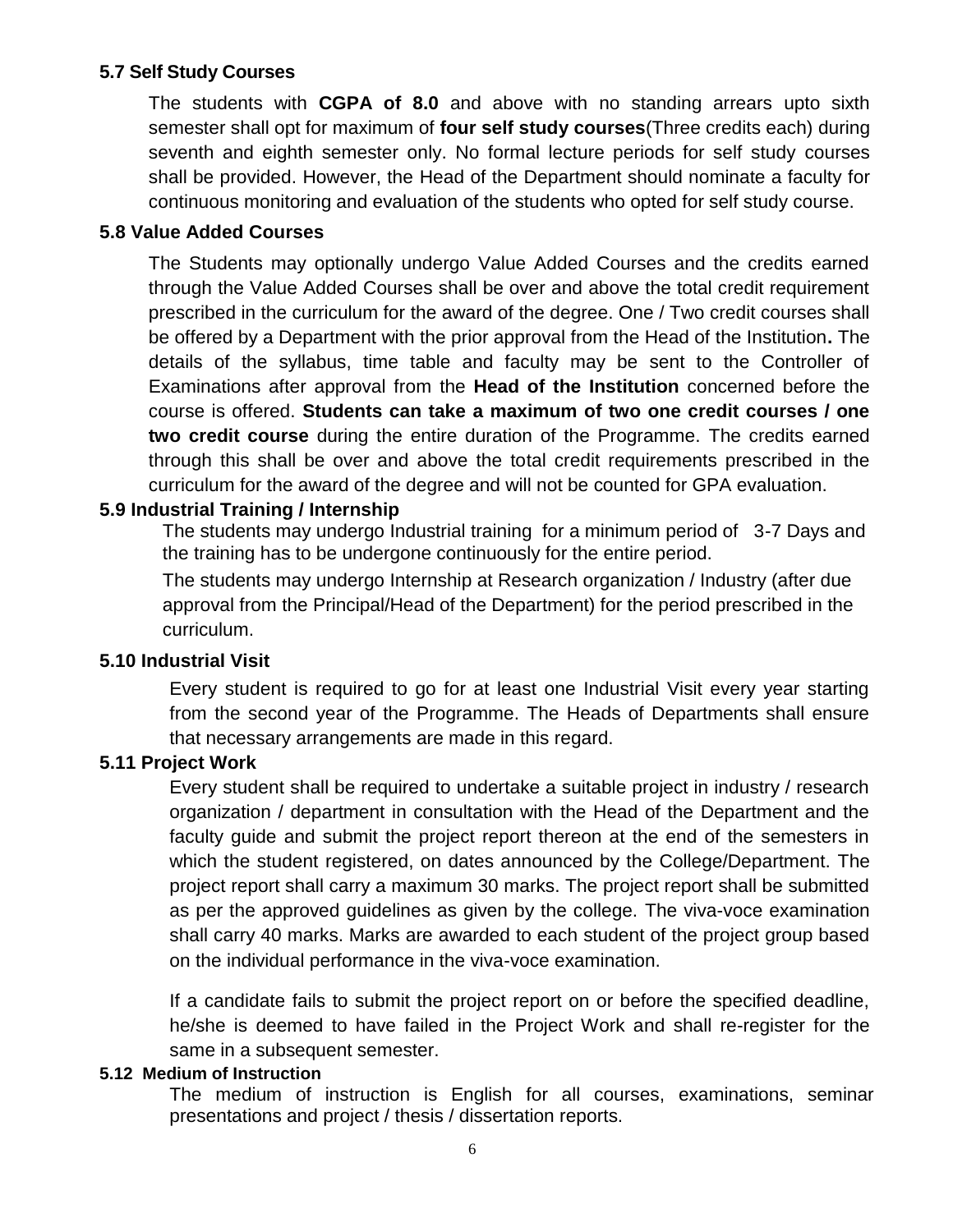#### **6 DURATION OF THE PROGRAMME**

**6.1** A student is ordinarily expected to complete the B.E. / B.Tech. Programme in 8 semesters (four academic years) but in any case not more than 14 Semesters for HSC (or equivalent) candidates and not more than 12 semesters for Lateral Entry Candidates.

**6.2** Each semester shall normally consist of 75 working days or 540 periods of 50 minutes each. The Head of the Institution shall ensure that every teacher imparts instruction as per the number of periods specified in the syllabus and that the teacher teaches the full content of the specified syllabus for the course being taught.

**6.3** The Head of the Institution may conduct additional classes for improvement, special coaching, conduct of model test etc., over and above the specified periods.

### **7 COURSE ENROLLMENT AND REGISTRATION**

**7.1** A Faculty advisor/Class Advisor assigned from the department shall be responsible for the course enrollment and registration of students every semester as per the curriculum.They are also responsible to provide the details of courses offered by the department or by other department in case of open electives.The student can also register for courses for which he/she has failed in the earlier semesters.

**7.2** The registration details of the candidates may be approved by the Head of the Institution and forwarded to the Controller of Examinations. This registration is for undergoing the course as well as for writing the End Semester Examinations. No Elective course shall be offered by any department in the institution unless a minimum 10 students register for the course. However, if the students admitted in the associated Branch and Semester is less than 10, this minimum will not be applicable.

#### **The courses that a student registers in a particular semester may include**

7.2.1 Courses of the current semester

7.2.2 The core (Theory/Lab /EEC) courses that the student has not cleared in the previous semesters.

7.2.3 Elective courses which the student failed (either the same elective or a different elective instead).

7.2.4 The student shall register for the project work in the final semester only.

## **8 ATTENDANCE REQUIREMENTS FOR COMPLETION OF THE SEMESTER**

**8.1**A Candidate who has completed course registration shall be eligible to enroll for **examination of any course only if, he/she shall secure not less than 75% (after rounding off to the nearest integer) in that course.**

100% attendance. However, in order to<sub>7</sub> give provision for certain unavoidable reasons **8.2**Ideally every student is expected to attend all classes of all the courses and secure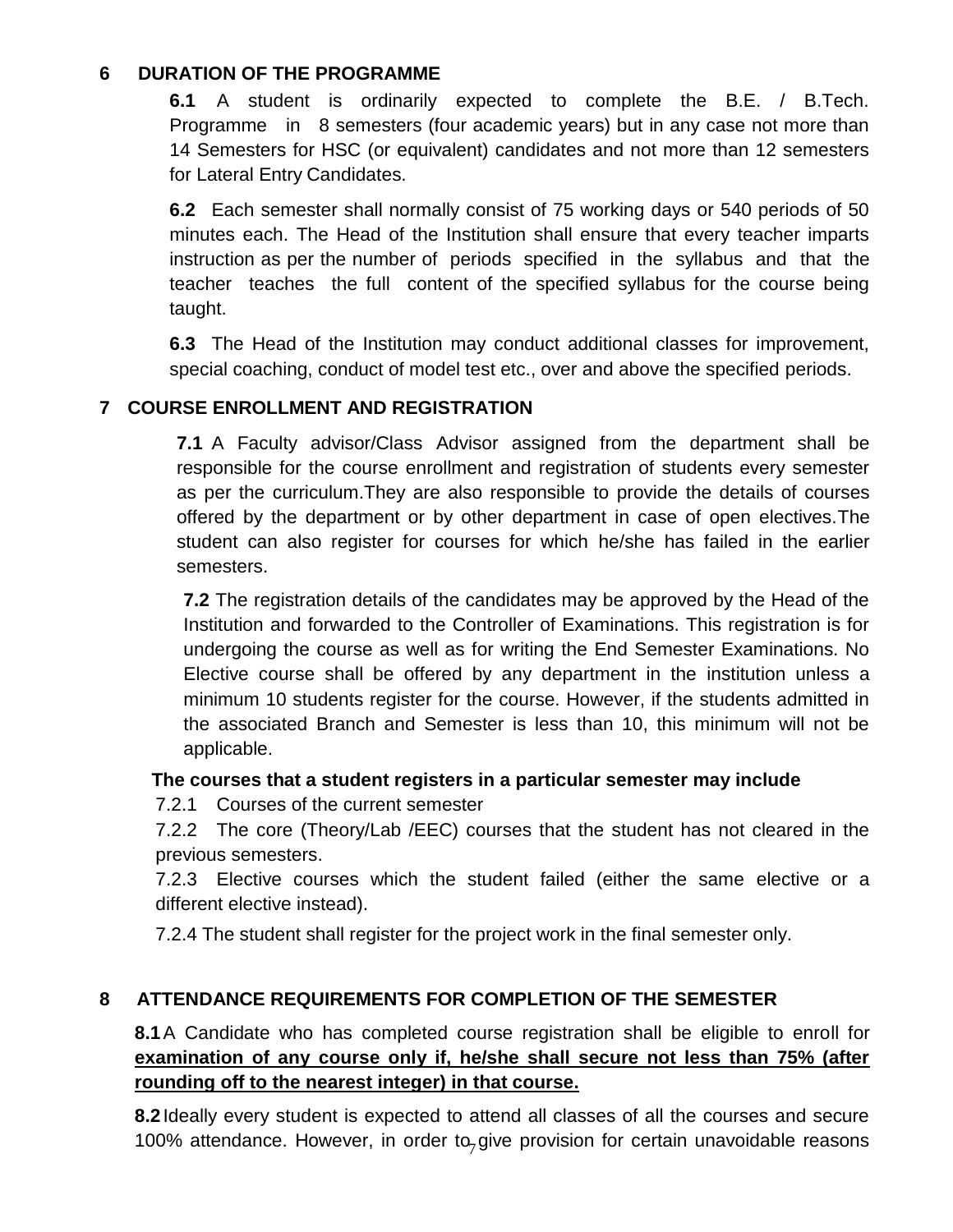such **as Medical / participation in sports, the student is expected to attend atleast 75% of the classes.**

8.3 However, a candidate who secures overall attendance between 65% and 74% in the current semester due to medical reasons (prolonged hospitalization / accident / specific illness) may be permitted to appear for the current semester examinations subject to the condition that the candidate shall submit the medical certificate issued by a registered medical practitioner. The same shall be forwarded to the Controller of Examinations for record purposes with the attestation of Head of the Institution.

8.4 A candidate who secures overall attendance between 65% and 74% in the current semester due to **participation in any Co curricular /Extra Curricular activities may be permitted to appear for the current semester examinations** subject to the condition that the candidate shall submit the participation certificate attested by the Head of the Institution and the same shall be considered as "ON DUTY"(OD). The same shall be forwarded to the Controller of Examinations for record purposes.

8.5 Candidates who **secure less than 65% attendance in all courses** shall not be permitted to write any examination at the end of the semester and not permitted to move to the next semester. They are required to repeat the incomplete semester in the next academic year, as listed in clause 7.

#### **9 CLASS ADVISOR**

There shall be a class advisor for each class. The class advisor will be one among the (course-instructors) of the class. He / She will be appointed by the HoD of the department concerned. The class advisor is the ex-officio member and the Convener of the class committee. The responsibilities for the class advisor shall be:

- To act as the channel of communication between the HoD and the students of the respective class.
- To collect and maintain various statistical details of students.
- To help the chairperson of the class committee in planning and conduct of the class committee meetings.
- To monitor the academic performance of the students including attendance and to inform the class committee.
- To attend to the students' welfare activities like awards, medals, scholarships and industrial visits.

#### **FACULTY ADVISOR**

There shall be a Faculty advisor for every 15-20 students. The faculty advisor may be one among the course-instructors of the class. He / She will be appointed by the HoD of the department concerned. The responsibilities for the faculty advisor shall be:

- To act as the channel of communication between the HoD and the parents of the respective student.
- To counsel/mentor the allotted students, guide and motivate them towards a successful career
- 8 To collect and maintain various statistical details of students in proctor cards in regular intervals.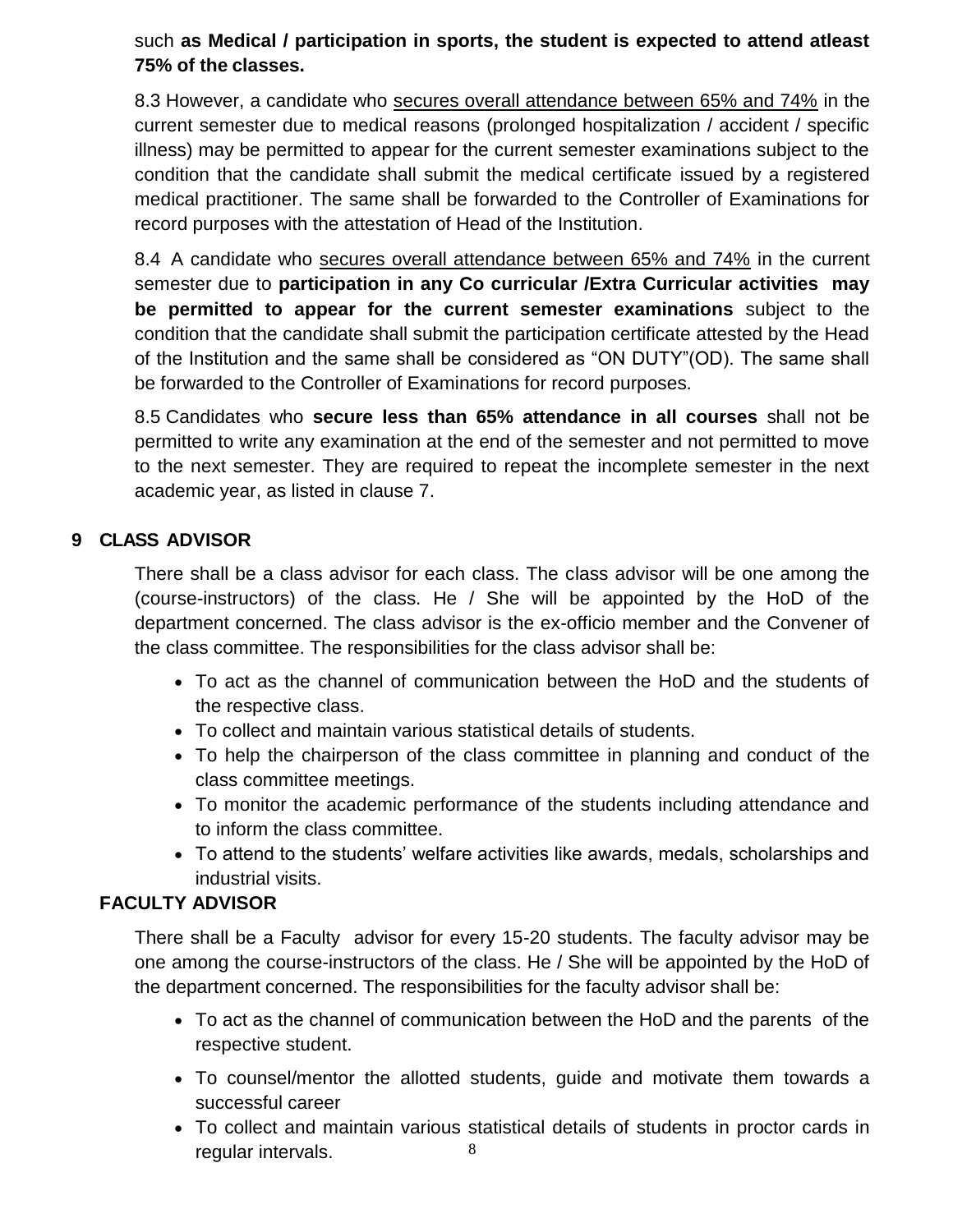- To monitor the academic performance of the students
- To track the daily attendance of their respective students and if they found absent the reason to be recorded in the Students Leave Report available in the department office.
- To encourage the students to participate in extra and co–curricular activities.

#### **10 CLASS COMMITTEE**

- 10.1.1 Every class shall have a class committee consisting of faculty handling the subjects of the class concerned, student representatives and one chairperson who is not teaching the class. It is a part of IQAC with the overall goal of improving the teaching- learning process. Responsibilities of the class committee include
- 10.1.2Solving problems experienced by students in the class room and in the laboratories.
- 10.1.3 Clarifying the regulations of the degree programme and the details of rules therein which should be displayed on college Notice-Board.
- 10.1.4 Informing the student representatives, the academic schedule including the dates of assessments and the syllabus coverage for each assessment.
- 10.1.5 Informing the student representatives the details of Regulations regarding weightage used for each assessment. In the case of practical courses (laboratory / drawing / project work / seminar etc.) the breakup of marks for each experiment / exercise / module of work, should be clearly discussed in the class committee meeting and informed to the students.
- 10.1.6 Analyzing the performance of the students of the class after each test and finding the ways and means of solving problems, if any.
- 10.1.7 Identifying the weak students, if any, and requesting the teachers concerned to provide some additional help or guidance or coaching to such weak students.
- 10.1.8 The class committee for a class under a particular branch is normally constituted by the Head of the Department. However, if the students of different branches are mixed in a class (like the first semester which is generally common to all branches), the class committee is to be constituted by the Head of the Institution.
- 10.1.9 The class committee shall be constituted within the first week of each semester.
- 10.1.10 At least 4 student representatives (usually 3 boys and 3 girls, as applicable to individual departments) shall be included in the class committee.
- 10.1.11 The Chairperson of the class committee may invite the Class advisor and the Head of the Department to the class committee meeting.
- 10.1.12 The Head of the Institution may participate in any class committee of the institution.
- points in the minutes requiring<sub>9</sub>that to be addressed by the management, the 10.1.13 The chairperson is required to prepare the minutes of every meeting, submit the same to Head of the Institution within two days of the meeting and arrange to circulate it among the students and teachers concerned. If there are some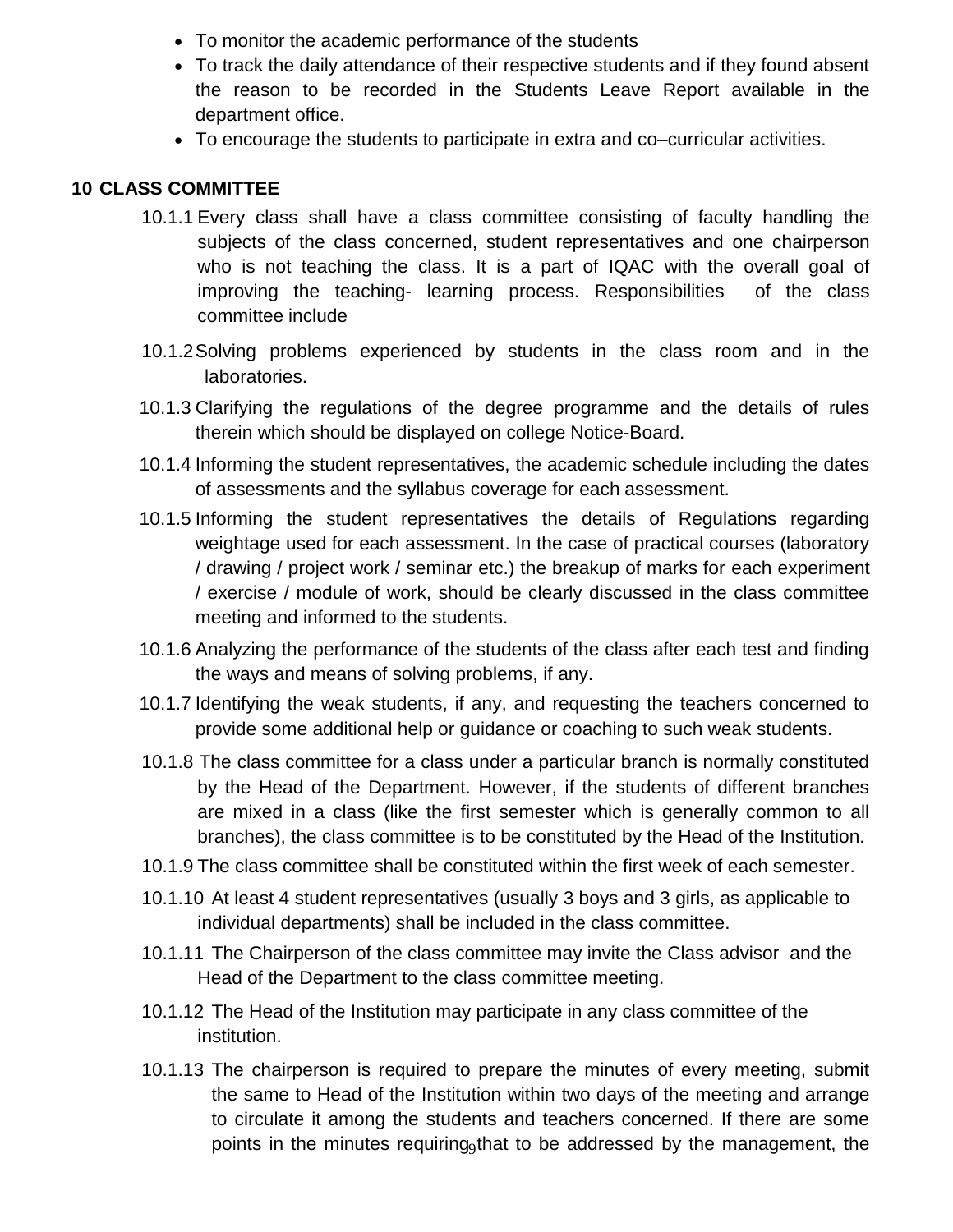same shall be brought to the notice of the Management by the Head of the Institution.

10.1.14 The first meeting of the class committee shall be held within one week from the date of commencement of the semester, in order to inform the students about the nature and weightage of assessments within the framework of the Regulations. Two or three subsequent meetings may be held in a semester at suitable intervals. **The Class Committee Chairman shall intimate the cumulative attendance particulars of each student at the end of every such meeting to enable the students to know their attendance details to satisfy the clause 8 of this Regulation.** During these meetings the student members representing the entire class, shall meaningfully interact and express the opinions and suggestions of the other students of the class in order to improve the effectiveness of the teaching-learning process.

### **11 COURSE COMMITTEE FOR COMMON COURSES**

Each common theory course offered to more than one programme or same programme, shall have a "Course Committee" comprising all the faculty teaching the common course with one of them nominated as Course Coordinator. The nomination of the Course Coordinator shall be made by the Head of the Department / Head of the Institution depending upon whether all the faculty teaching the common course belong to a single department or to several departments. The 'Course committee' shall meet in order to arrive at a common scheme of evaluation for the test and shall ensure a uniform evaluation of the tests. Wherever feasible, the course committee may also prepare a common question paper for the internal assessment test(s).

#### **12 SYSTEM OF EXAMINATION**

- 12.1 Performance in each course of study shall be evaluated based on (i) continuous internal assessment throughout the semester and (ii) Examination at the end of the semester.
- 12.2 Each course, both theory and practical (including project work & viva voce Examinations) shall be evaluated for a maximum of 100 marks.

For all theory and practical courses including project work, the continuous internal assessment will carry **20 marks** while the End - Semester University examination will carry **80 marks with the pattern.**

- 12.3 End Semester examination (theory and practical) of 3 hours duration shall ordinarily be conducted between October and December during the odd semesters and between April and June during the even semesters.
- 12.4 End Semester examination for project work shall consist of evaluation of the final report submitted by the student or students of the project group (of not exceeding 4 students) by an external examiner and an internal examiner, followed by a viva-voce examination conducted separately for each student by a committee consisting of the external examiner, the supervisor of the project group and an internal examiner.
- 12.5 For the End Semester examination in practical courses including project work the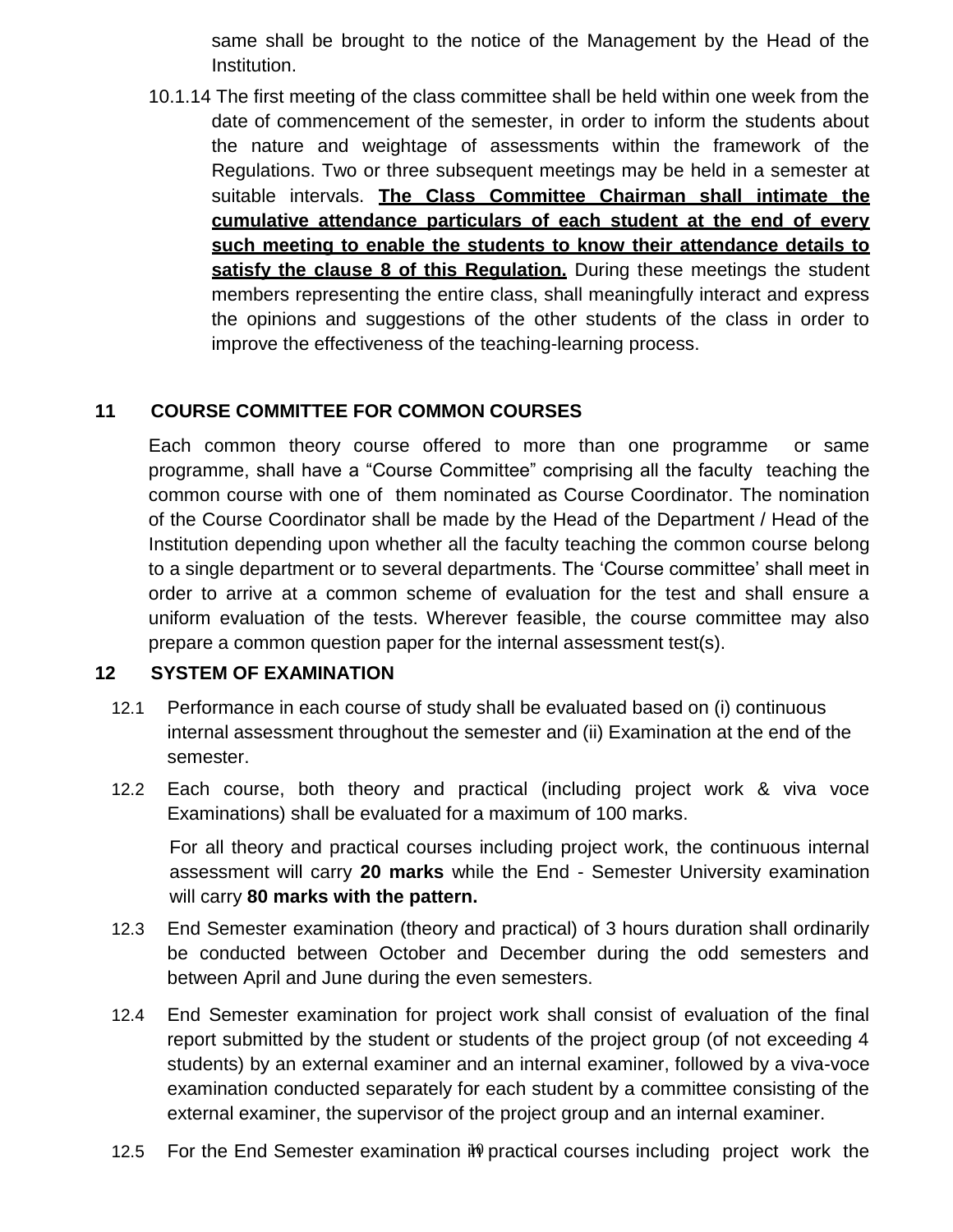internal and external examiners shall be appointed by the Controller of Examinations of the institution and for theory courses, examiners for question paper setting shall be appointed by appointed by the Controller of Examinations of the institution.

#### **13 PROCEDURE FOR AWARDING MARKS FOR INTERNAL ASSESSMENT**

For all theory and practical courses (including project work) the continuous assessment shall be for a maximum of 20 marks. The above continuous assessment shall be awarded as per the procedure given below:

#### **13.1 THEORY COURSES**

Three Internal Assessment tests shall be conducted during the semester by the Department / College. Internal Assessment 1 and 2 shall be conducted for 50 marks and Internal Assessment 3 shall be conducted for 100 marks. The continuous assessment marks shall be awarded as per the procedure given below:

| <b>Internal Assessment 1</b> | $\blacksquare$ | 05 Marks        |
|------------------------------|----------------|-----------------|
| <b>Internal Assessment 2</b> | $\sim$         | 05 Marks        |
| <b>Internal Assessment 3</b> | $\sim$         | <b>10 Marks</b> |

#### **13.2 LABORATORY COURSES**

The maximum marks for Internal Assessment shall be 20 in case of practical courses. Every practical exercise / experiment shall be evaluated based on conduct of experiment / exercise and records maintained. There shall be at least one test. The criteria for arriving at the Internal Assessment marks of 20 is as follows: 75 marks shall be awarded for successful completion of all the prescribed experiments done in the Laboratory and 25 marks for the test. The total mark shall be reduced to 20 and rounded to the nearest integer.

#### **13.3 THEORY COURSES WITH LABORATORY COMPONENT**

If there is a theory course with Laboratory component, there shall be three tests: the first two tests (each 50 marks) will be from theory portions and the third test (maximum mark 100) will be for laboratory component. The sum of marks of first two tests shall be reduced to 60 marks and the third test mark shall be reduced to 40 marks. The sum of these 100 marks may then be arrived at for 20 and rounded to the nearest integer.

#### **13.4 PROJECT WORK**

Project work may be allotted to a single student or to a group of students not exceeding 4 per group.

11 The Head of the Institutions shall constitute a review committee for project work for each branch of study. There shall be three reviews during the semester by the review committee. The student shall make presentation on the progress made by him / her before the committee. The first review carries 20 marks, second review carries 30 marks and the final review and demonstrations carries 50 marks. The total marks obtained in the three reviews shall be **reduced for 20 marks** and rounded to the nearest integer.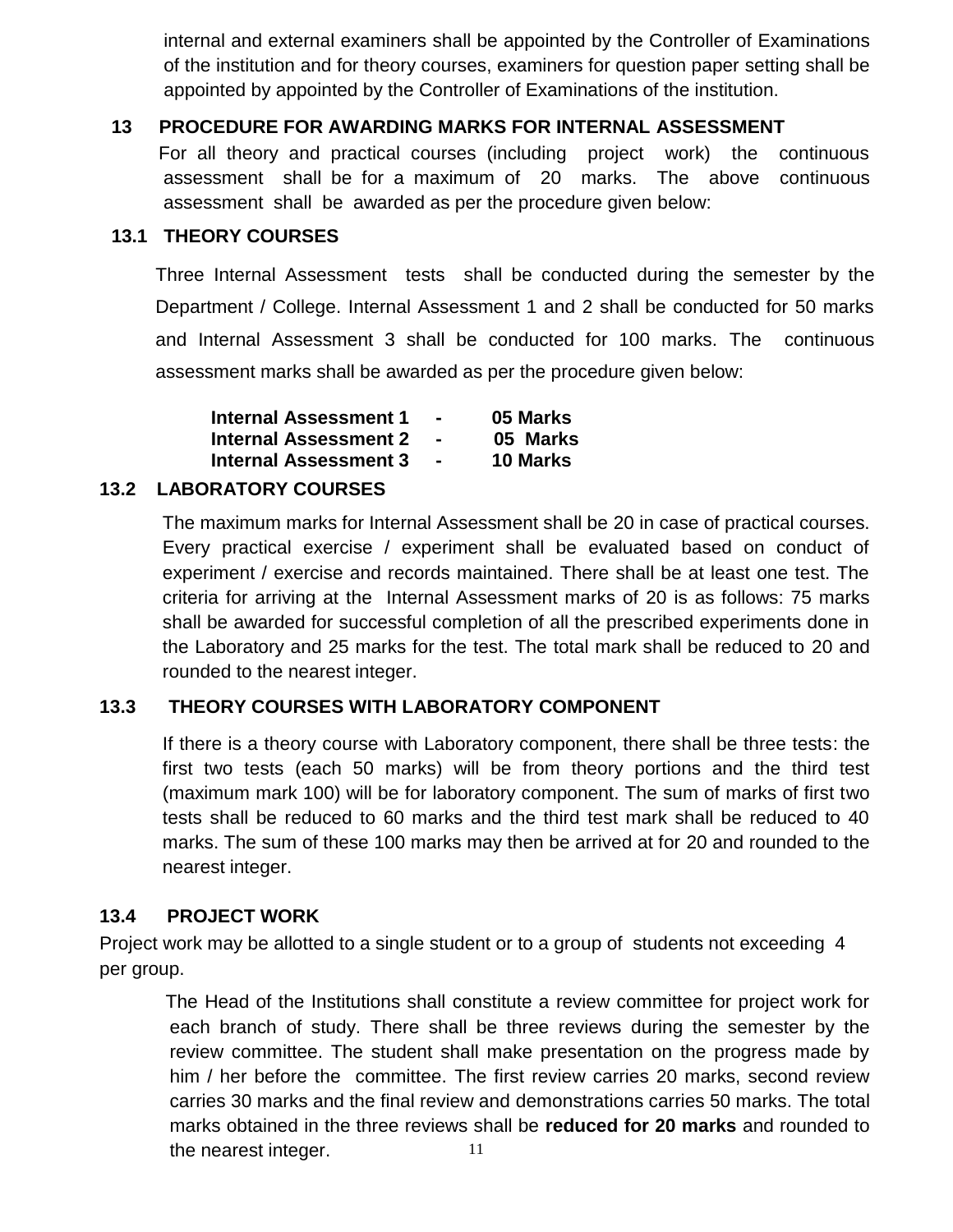13.4.1The project report shall carry a maximum 30 marks. The project report shall be submitted as per the approved guidelines as given by the institution. Same mark shall be awarded to every student within the project group for the project report. The viva-voce examination shall carry 50 marks. Marks are awarded to each student of the project group based on the individual performance in the viva-voce examination.

13.4.2 Mark distribution for end semester Project examination shall be as follows, and the total marks obtained should be converted to 60 for final evaluation.

| <b>End semester Examinations</b> |                |       |                                                                     |                 |                 |                 |                   |
|----------------------------------|----------------|-------|---------------------------------------------------------------------|-----------------|-----------------|-----------------|-------------------|
| Scope of                         | <b>Present</b> | Outco |                                                                     |                 |                 |                 |                   |
| the<br>project                   | ation          | me    | <b>Contents of</b><br>Thesis in the<br>prescribed<br>format<br>(30) |                 | Viva-Voce (50)  |                 |                   |
| 5                                | 7.5            | 7.5   | <b>Supervi</b>                                                      | <b>External</b> | <b>Internal</b> | <b>External</b> | <b>Supervisor</b> |
|                                  |                |       | sor                                                                 |                 |                 |                 |                   |
|                                  |                |       | 15                                                                  | 15              | 15              | 20              | 15                |

13.4.3 If a candidate fails to submit the project report on or before the specified deadline, he/she is deemed to have failed in the Project Work and shall re-register for the same in a subsequent semester.

### **13.5 OTHER EMPLOYABILITY ENHANCEMENT COURSES**

- (a) The seminar / Case study is to be considered as purely INTERNAL (with 100% internal marks only). Every student is expected to present a minimum of 2 seminars per semester before the evaluation committee and for each seminar, marks can be equally apportioned. The three member committee appointed by Head of the Institution will evaluate the seminar and at the end of the semester the marks can be consolidated and taken as the final mark. The evaluation shall be based on the seminar paper (40%), presentation (40%) and response to the questions asked during presentation (20%).
- (b) The Industrial / Practical Training, Summer Project, Internship, shall carry 100 marks and shall be evaluated through internal assessment only. At the end of Industrial / Practical training / internship / Summer Project, the candidate shall submit a certificate from the organization where he / she has undergone training and a brief report. The evaluation will be made based on this report and a Viva-Voce Examination, conducted internally by a three member Departmental Committee constituted by the Head of the Institution. The certificates (issued by the organization) submitted by the students shall be attached to the mark list sent by the Head of the Institution to the Controller of Examinations.

## **13.6 ASSESSMENT FOR VALUE ADDED COURSE**

semester by the Department concerned. The total marks obtained in the tests shall be The one / two credit course shall carry 100 marks and shall be evaluated through **continuous assessments only**. Two Assessments shall be conducted during the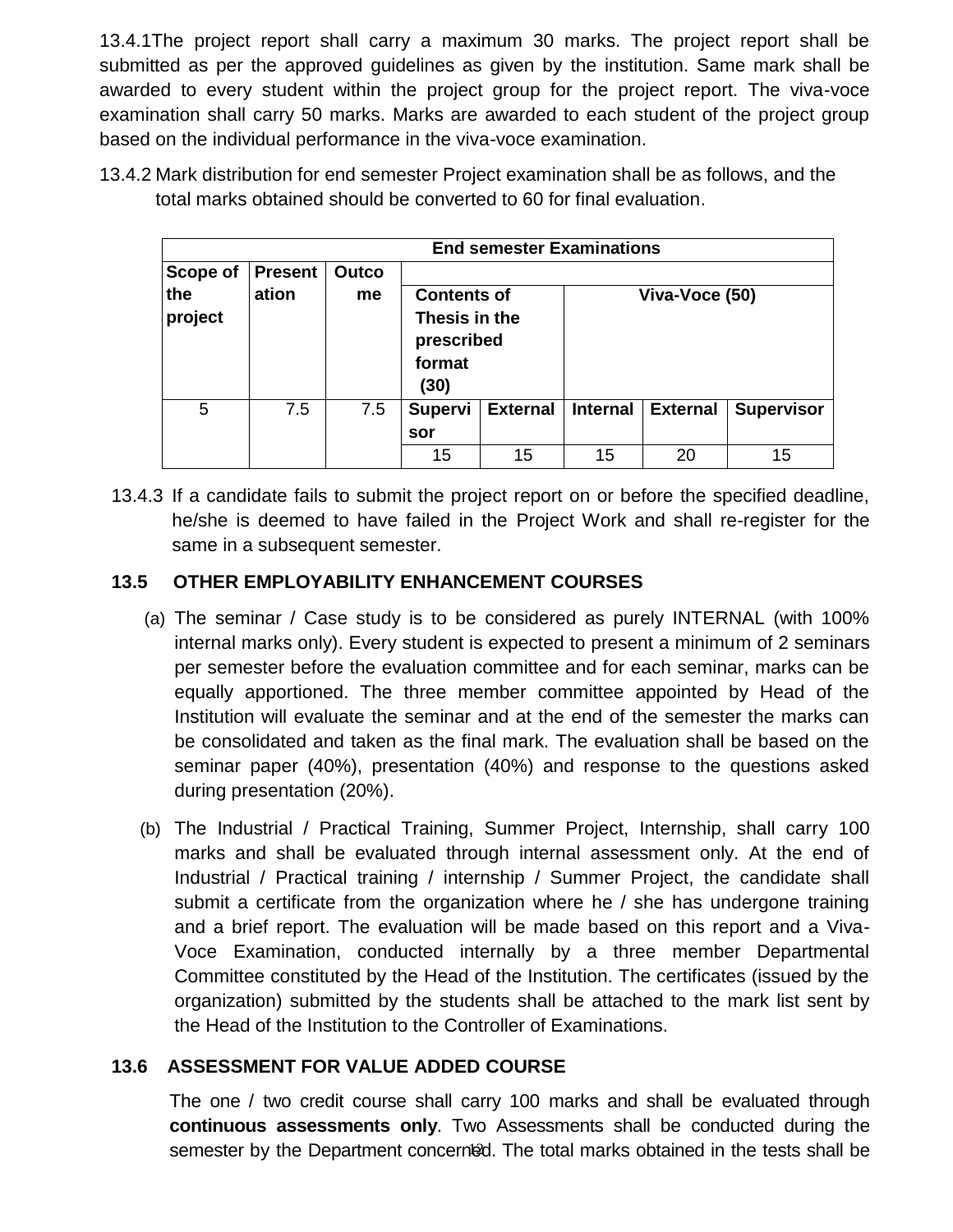reduced to 100 marks and rounded to the nearest integer. A committee consisting of the Head of the Department, staff handling the course and a senior Faculty member nominated by the Head of the Institution shall monitor the evaluation process. The list of students along with the marks and the grades earned may be forwarded to the Controller of Examinations for necessary action at least one month before the commencement of End Semester Examinations.

#### **13.7 ASSESSMENT FOR ONLINE COURSES**

Students may be permitted to credit one online course (which are provided with certificate) subject to a maximum of three credits. The approved list of online courses will be provided by the Centre for Academic courses from time to time. **This online course of 3 credits can be considered instead of one elective course**. The student needs to obtain certification or credit to become eligible for writing the End Semester Examination to be conducted by Anna University. **The course shall be evaluated through the End Semester Examination only conducted by Controller of Examinations of the Institution with the prior approval from Head of the Department.**

#### **13.8. Internal marks approved by the Head of the Institution shall be displayed by the respective HODs within 5 days from the last working day.**

#### **13.9 Attendance Record**

Every teacher is required to maintain an 'ATTENDANCE AND ASSESSMENT RECORD' which consists of attendance marked in each lecture or practical or project work class, the test marks and the record of class work (topic covered), separately for each course. This should be submitted to the Head of the department periodically (at least three times in a semester) for checking the syllabus coverage and the records of test marks and attendance. The Head of the department will put his signature and date after due verification. At the end of the semester, the record should be verified by the Head of the Institution who will keep this document in safe custody (for five years). The University or any inspection team appointed by the University may verify the records of attendance and assessment of both current and previous semesters.

#### **14 REQUIREMENTS FOR APPEARING FOR END SEMESTER EXAMINATIONS**

A candidate shall normally be permitted to appear for the End Semester Examinations for all the courses registered in the current semester (vide clause 6) if he/she has satisfied the semester completion requirements (subject to Clause 7).

A candidate who has already appeared for any subject in a semester and passed the examination is not entitled to reappear in the same subject for improvement of grades.

#### **15 PASSING REQUIREMENTS**

passed the course and acquired th $\frac{3}{2}$  relevant number of credits. This is applicable 15.1 A candidate who secures not less than 50% of total marks prescribed for the course [Internal Assessment + End semester Examinations] with a minimum of 45% of the marks prescribed for the End-semester Examination, shall be declared to have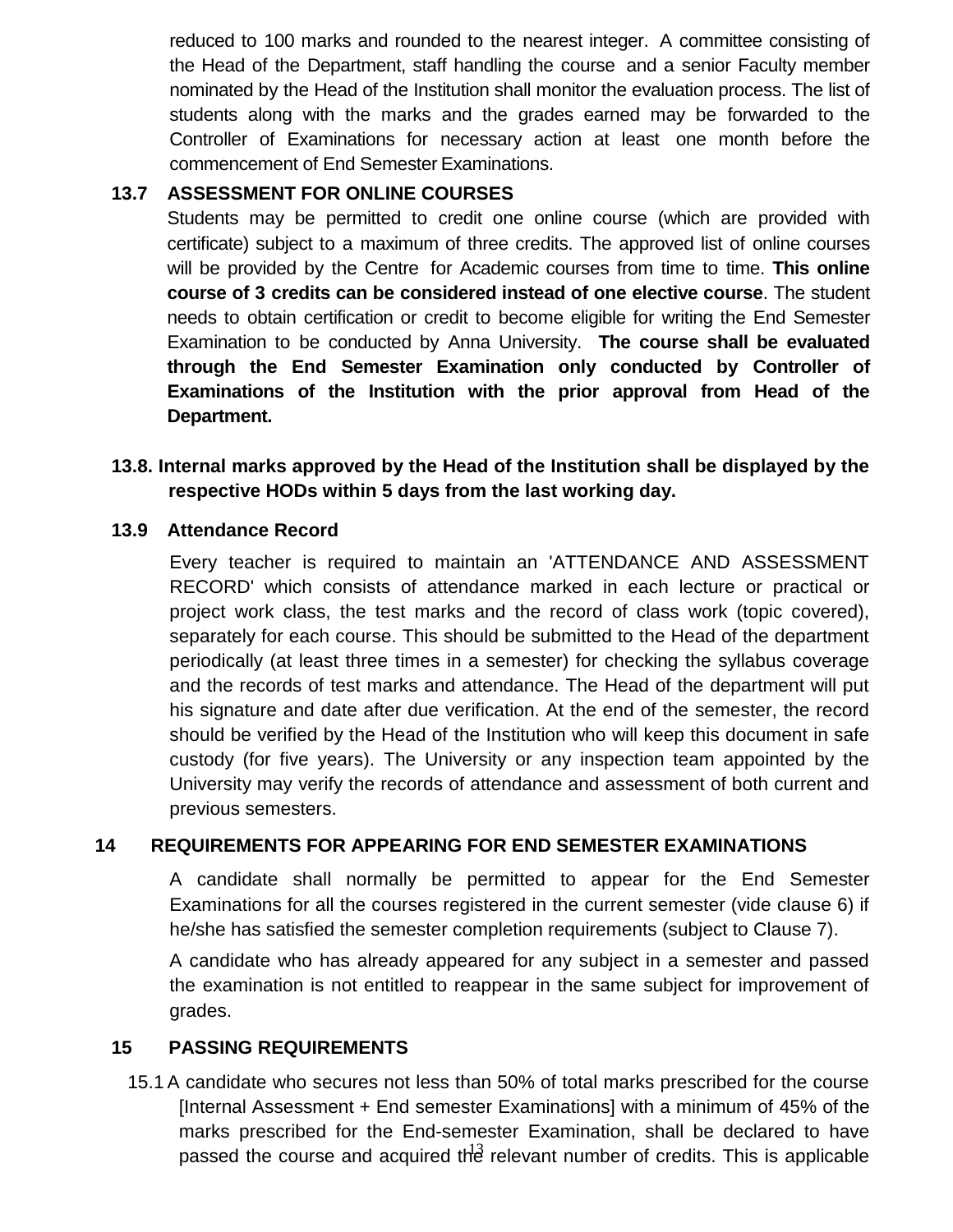for both theory and practical courses (including project work).

15.2 If a student fails to secure a pass in theory courses in the current semester examination, he/she is allowed to write arrear examinations for the next three consecutive semesters and their internal marks shall be carried over for the above mentioned period of three consecutive semesters. If a student fails to secure a pass in a course even after three consecutive arrear attempts, the student has to redo the course in the semester in which it is offered along with regular students.

That is, the students should have successfully completed the courses of (n minus  $4$ <sup>th</sup> semester to register for courses in  $n<sup>th</sup>$  semester.

Based on the above, the following prerequisites shall be followed for completing the degree programme:

- 15.2.1 To enter into Semester V, the student should have no arrear in Semester I. Failing which the student shall redo the Semester I course/courses along with the regular students.
- 15.2.2 To enter into Semester VI, the student should have no arrear in Semester II. Failing which the student shall redo the Semester II course/courses along with the regular students.
- 15.2.3 To enter into Semester VII, the student should have no arrear in Semester III. Failing which the student shall redo the Semester III course/courses along with the regular students.
- 15.2.4 To enter into Semester VIII, the student should have no arrear in Semester IV. Failing which the student shall redo the Semester IV course/courses along with the regular students.

In case, if he/she has not successfully completed all the courses of semester V at the end of semester VIII, he/she shall redo the Semester V courses along with regular students. For the subsequent semesters of VI, VII and VIII, the same procedure shall be followed, subject to the maximum permissible period for this programme.

- 15.3 If a student fails to secure a pass in a laboratory course, **the student shall register**  for the course again.
- 15.4 If a student fails to secure a pass in project work, **the student shall register** for the course again.
- 15.5 The passing requirement for the courses which are assessed only through purely internal assessments (EEC courses except project work), is 50% of the internal assessment (continuous assessment) marks only.

#### **16 AWARD OF LETTER GRADES**

obtained by the candidate in each subject as detailed below: **16.1** All assessments of a course will be evaluated on absolute marks basis. However, for the purpose of reporting the performance of a candidate, letter grades, each carrying certain number of points, will be awarded as per the range of total marks (out of 100)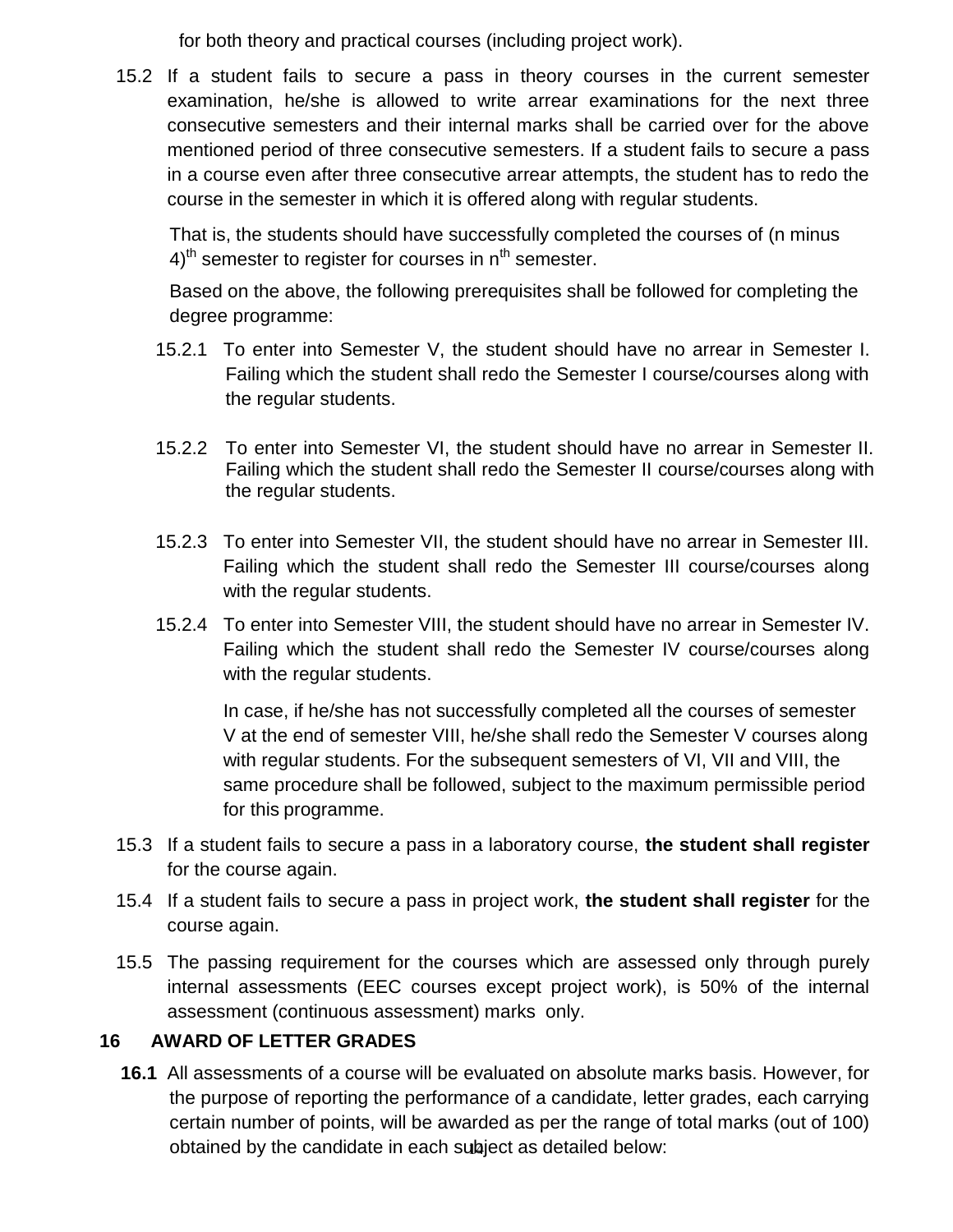| <b>Letter Grade</b> | <b>Grade Points</b> | <b>Marks</b> |
|---------------------|---------------------|--------------|
|                     |                     | Range        |
| (Outstanding)       | 10                  | $91 - 100$   |
| $A + (Excellent)$   | 9                   | $81 - 90$    |
| (Very Good)<br>A    | 8                   | $71 - 80$    |
| $B + (Good)$        | 7                   | $61 - 70$    |
| (Average)<br>B      | 6                   | $50 - 60$    |
| <b>RA</b>           | Λ                   | $50$         |
| SA (Shortage of     | 0                   |              |
| Attendance)         |                     |              |
| W                   |                     |              |

A student is deemed to have passed and acquired the corresponding credits in a particular course if he/she obtains any one of the following grades: "O", "A+", "A", "B+","B".

'SA' denotes shortage of attendance (as per clause 7.3) and hence prevention from writing the end semester examinations. 'SA' will appear only in the result sheet.

**"RA"** denotes that the student has failed to pass in that course. "**W**" denotes **withdrawal**  from the exam for the particular course. The grades RA and W will figure both in Marks Sheet as well as in Result Sheet). In both cases the student has to earn Continuous Assessment marks and appear for the End Semester Examinations.

If the grade W is given to course, the attendance requirement need not be satisfied.

- If the grade RA is given to a core **theory course**, the attendance requirement need not be satisfied, but if the grade RA is given to a **Laboratory Course/ Project work / Seminar and any other EEC course, the attendance requirements (vide clause 7)** should be satisfied.
- **16.2** For the Co-curricular activities such as National Service Scheme (NSS) / NSO, a satisfactory / not satisfactory grading will appear in the mark sheet. Every student shall put in a minimum of 75% attendance in the training and attend the camp compulsorily. The training and camp shall be completed during the first year of the programme. However, for valid reasons, the Head of the Institution may permit a student to complete this requirement in the second year. A satisfactory grade in the above co-curricular activities is compulsory for the award of degree.
- **16.3** The grades O, A+, A, B+, B obtained for the one credit course shall figure in the Mark sheet under the title **'Value Added Courses'**. The Courses for which the grades are RA, SA **will not figure in the mark sheet.**

#### **Grade sheet**

After results are declared, Grade Sheets will be issued to each student which will contain the following details:

15 16.3.1 The college in which the candidate has studied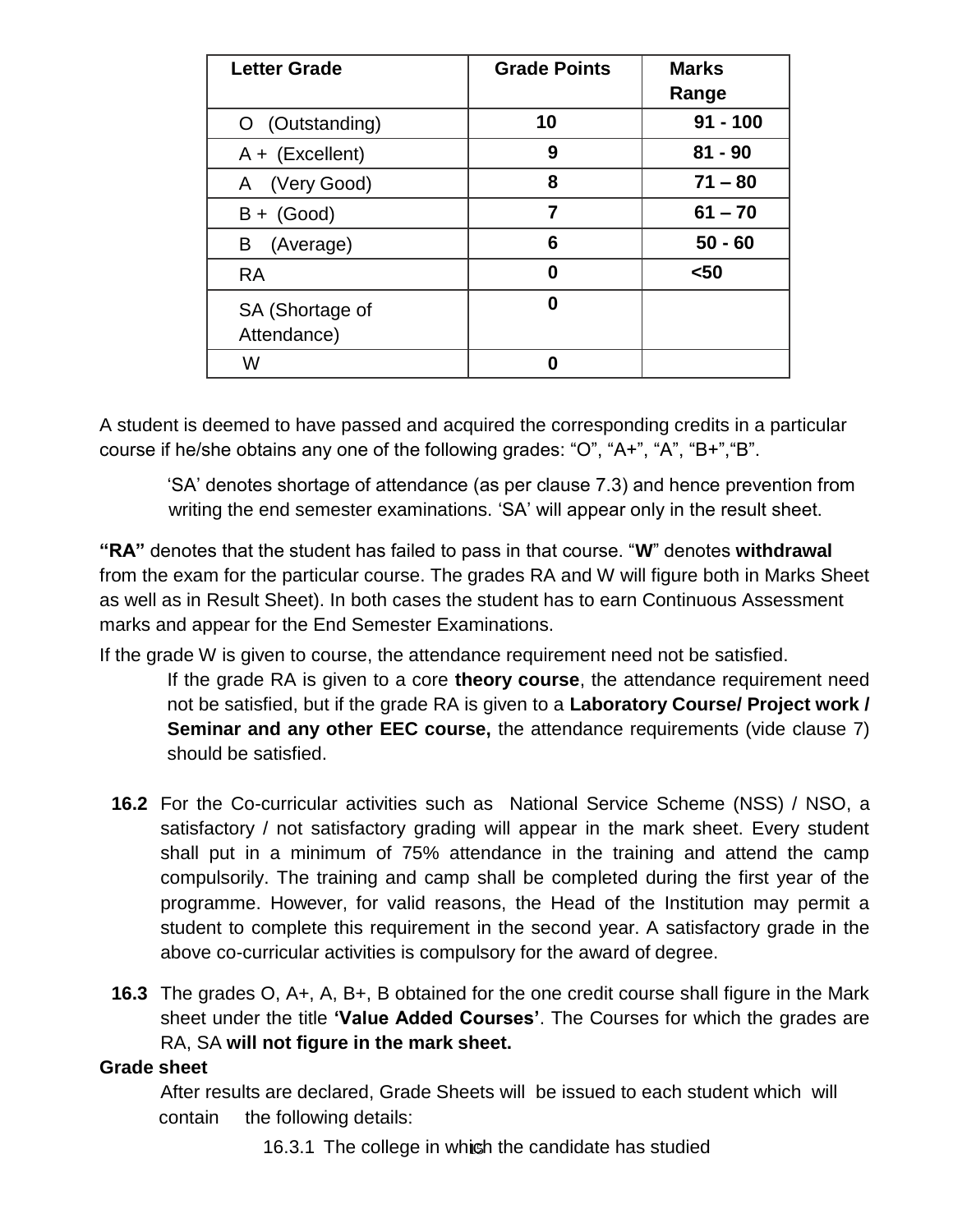- 16.3.2 The list of courses enrolled during the semester and the grade scored.
- 16.3.3 The Grade Point Average (GPA) for the semester and
- 16.3.4 The Cumulative Grade Point Average (CGPA) of all courses enrolled from first semester onwards.

GPA for a semester is the ratio of the sum of the products of the number of credits for courses acquired and the corresponding points to the sum of the number of credits for the courses acquired in the semester.

CGPA will be calculated in a similar manner, considering all the courses registered from first semester. RA grades will be excluded for calculating GPA and CGPA.

**n ∑ C<sup>i</sup> GP<sup>i</sup> i=1 GPA / CGPA = ------------------- n ∑ C<sup>i</sup> i=1**

where **C<sup>i</sup>** is the number of Credits assigned to the course

**GP<sup>i</sup>** is the point corresponding to the grade obtained for each course **n** is number of all courses successfully cleared during the particular semester in the case of GPA and during all the semesters in the case of CGPA.

# **17 ELIGIBILITY FOR THE AWARD OF THE DEGREE**

- **17.1** A student shall be declared to be eligible for the award of the B.E. / B.Tech. Degree provided the student has
	- 17.1.1 Successfully gained the required number of total credits as specified in the curriculum corresponding to the student's programme within the stipulated time.
	- 17.1.2Successfully completed the course requirements, appeared for the End-Semester examinations and passed all the subjects prescribed in all the 8 semesters within a maximum period of 7 years and 6 years in the case of Lateral Entry) reckoned from the commencement of the first (third in the case of Lateral Entry) semester to which the candidate was admitted.
	- 17.1.3Successfully passed any additional courses prescribed by the Dean, Academic Courses whenever readmitted under regulations R-2020 (vide clause 18.3)
	- 17.1.4Successfully completed the NSS / NSO requirements.
	- 17.1.5No disciplinary action pending against the student.
	- **17.1.6**The award of Degree **must have been approved by the Syndicate of the University.**

# **17.2 CLASSIFICATION OF THE DEGREE AWARDED**

17.2.1 FIRST CLASS WITH DISTINCTION

A student who satisfies the following conditions shall be declared to have passed the examination in First class with Distinction:

Should have passed the examination in all the courses of all the eight semesters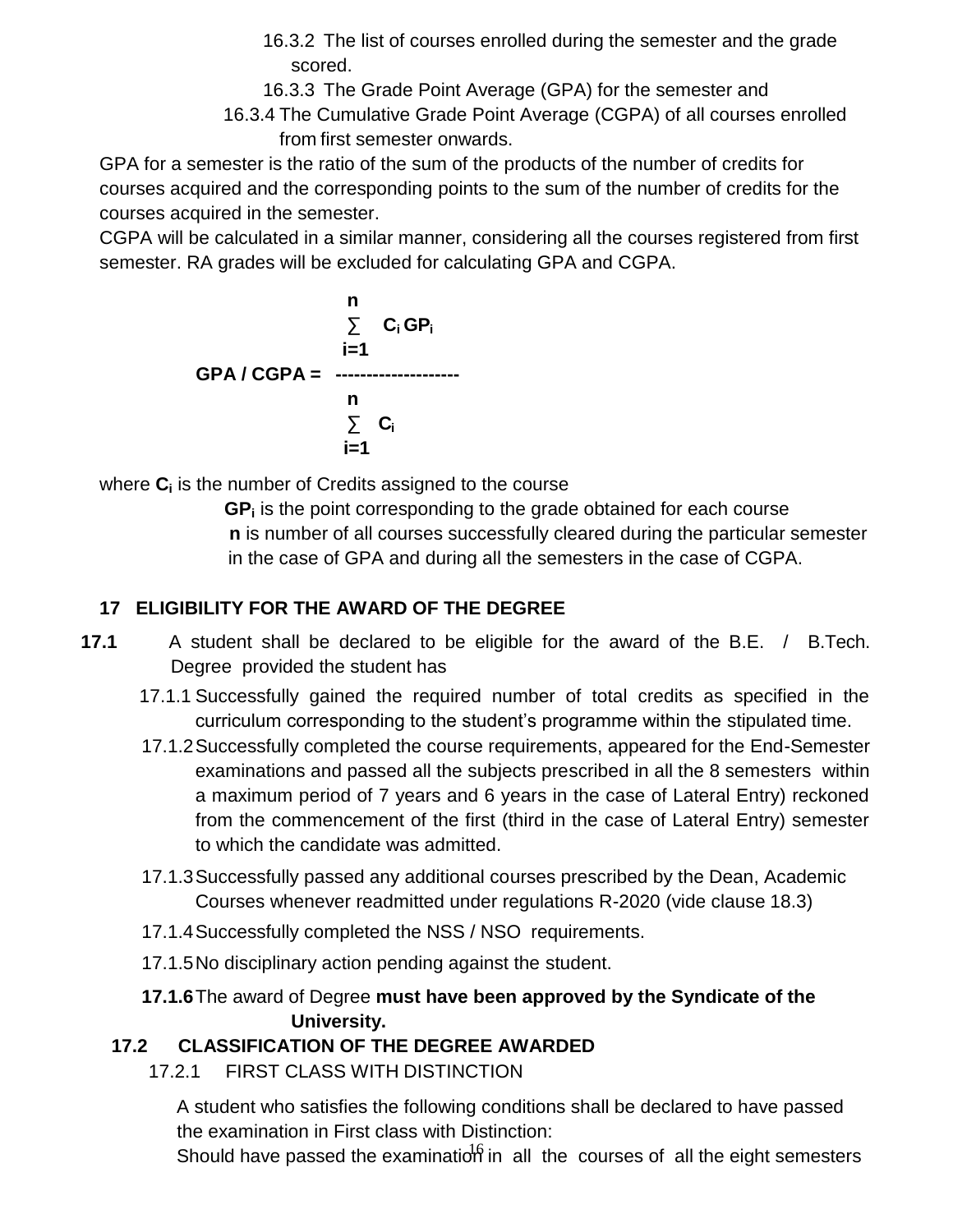and 6 semesters in the case of Lateral Entry) in the student's First Appearance within **five** year(Four years in the case of Lateral Entry). Withdrawal from examination (vide Clause 17) will not be considered as an appearance.

- 17.2.1.1 Should have secured a CGPA of not less than **8.50**.
- 17.2.1.2 One year authorized break of study (if availed of) is included in the five years and four years in the case of lateral entry) for award of First class with Distinction.
- 17.2.1.3 Should NOT have been prevented from writing end semester examination due to lack of attendance in any semester.

#### **17.2.2 FIRST CLASS**

17.2.2.1 student who satisfies the following conditions shall be declared to have passed the examination in **First class**:

- 17.2.2.1.1Should have passed the examination in all the courses of all eight semesters (6 semesters in the case of Lateral Entry) **within Six years**.( Five years in the case of Lateral Entry)
- 17.2.2.1.2One year authorized break of study (if availed of) or prevention from writing the End Semester examination due to lack of attendance (if applicable) is included in the duration of six years (five years in the case of lateral entry) for award of First class
- 17.2.2.1.3Should have secured a CGPA of not less than **7.00.**

#### **17.2.3 SECOND CLASS:**

All other students (not covered in clauses 16.2.1 and 16.2.2) who qualify for the award of the degree **(**vide Clause 16.1) shall be declared to have passed the examination in **Second Class**.

**17.3** A candidate who is absent in end semester examination in a course / project work after having registered for the same shall be considered to have appeared in that examination for the purpose of classification. (subject to clause 17 and 18)

#### **17.4 Photocopy** / **Revaluation**

A candidate can apply for photocopy of his/her semester examination answer paper in a theory course, within 2 weeks from the declaration of results, on payment of a prescribed fee through proper application to the Controller of Examinations through the Head of Institutions. The answer script is to be valued and justified by a faculty member, who handled the subject and recommend for revaluation with breakup of marks for each question. Based on the recommendation, the candidate can register for the revaluation through proper application to the Controller of Examinations. The Controller of Examinations will arrange for the revaluation and the results will be intimated to the candidate concerned through the Head of the Institutions. Revaluation is not permitted for practical courses and for project work.

A candidate can apply for revaluation of answer scripts for not exceeding 5 subjects at a time.

#### **17.5 Review**

examination answer paper in a  $17/2$  course, within the prescribed date on Candidates not satisfied with Revaluation can apply for Review of his/ her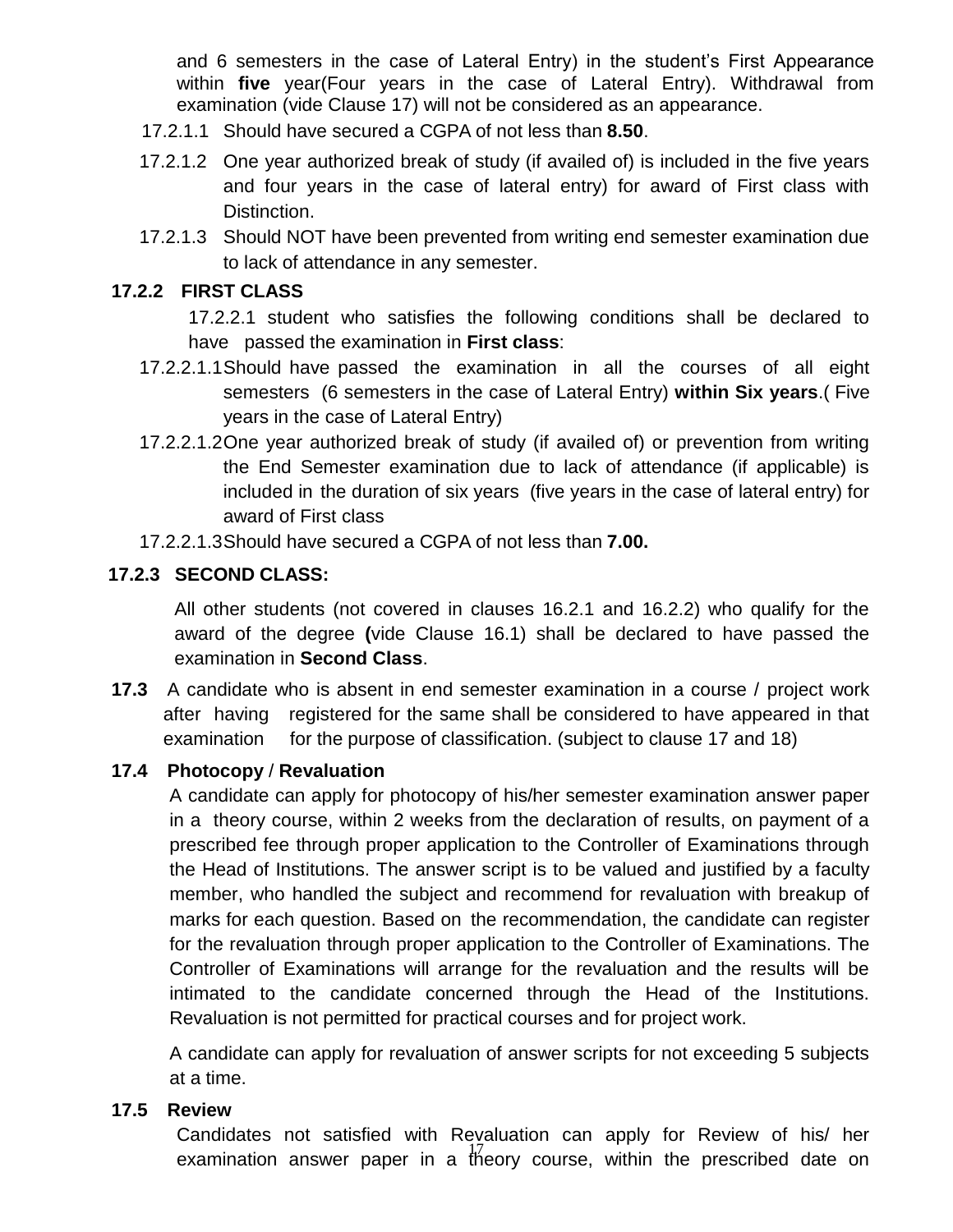payment of a prescribed fee through proper application to Controller of Examination through the Head of the Institution.

Candidates applying for Revaluation only are eligible to apply for Review.

### **18 PROVISION FOR WITHDRAWAL FROM END-SEMESTER EXAMINATION**

18.1 A student may, for valid reasons, (medically unfit / unexpected family situations / sports approved by Chairman, sports board and HOD) be granted permission to withdraw from appearing for the end semester examination in any course or courses in **ANY ONE** of the semester examinations during the entire duration of the degree programme. The application shall be sent to through the Head of the Institutions with required documents.

18.1 Withdrawal application is valid if the student is otherwise eligible to write the examination and if it is made within TEN days prior to the commencement of the examination in that course or courses and recommended by the Head of the Institution and approved by the Controller of Examinations.

18.1.1 Notwithstanding the requirement of mandatory 10 days notice, applications for withdrawal for special cases under extraordinary conditions will be considered on the merit of the case.

18.2 In case of withdrawal from a course / courses the course will figure both in Marks Sheet as well as in Result Sheet. **Withdrawal essentially requires the student to register for the course/courses.** The student has to register for the course, fulfill the attendance requirements (vide clause 8), earn continuous assessment marks and attend the end semester examination. However, withdrawal shall not be construed as an appearance for the eligibility of a candidate for First Class with Distinction.

18.3 Withdrawal is permitted for the end semester examinations in the final semester only if the period of study the student concerned does not exceed 5 years.

#### **19 PROVISION FOR AUTHORISED BREAK OF STUDY**

19.1 A student is permitted to go on break of study for a maximum period of one year as a single spell.

19.2 Break of Study shall be granted only once for valid reasons for a maximum of one year during the entire period of study of the degree programme. However, in extraordinary situation the candidate may apply for additional break of study not exceeding another one year by paying prescribed fee for break of study. If a candidate intends to temporarily discontinue the programme in the middle of the semester for valid reasons, and to rejoin the programme in a subsequent year, permission may be granted based on the merits of the case provided he / she applies to the Director, Student Affairs in advance, but not later than the last date for registering for the end semester examination of the semester in question, through the Head of the Institution stating the reasons therefore and the probable date of rejoining the programme.

prescribing additional courses, if any, from any semester of the regulations in-force, so as to 19.3 The candidates permitted to rejoin the programme after break of study / prevention due to lack of attendance, shall be governed by the Curriculum and Regulations in force at the time of rejoining. The students rejoining in new Regulations shall apply in the prescribed format to Head of the Institution at the beginning of the readmitted semester itself for